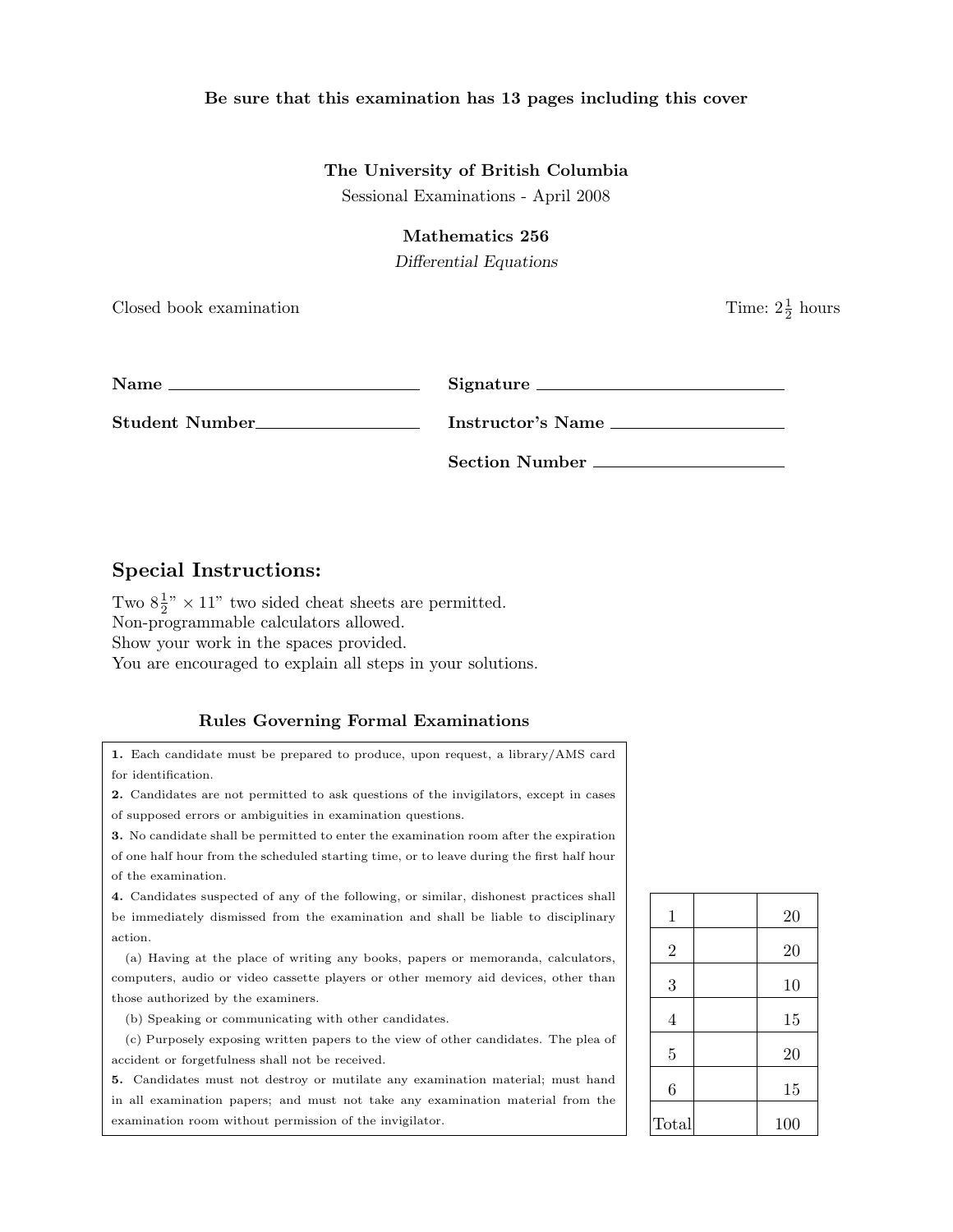# Marks

- [20] 1. Linear 2nd order differential equations.
	- (a) Show that the equation

$$
t^2y'' + 6ty' + 4y = 0,
$$

has 2 solutions of form  $t^n$ , i.e. find these solutions.

(b) Show that the 2 solutions in part (a) are linearly independent and hence write down the general solution of the above equation.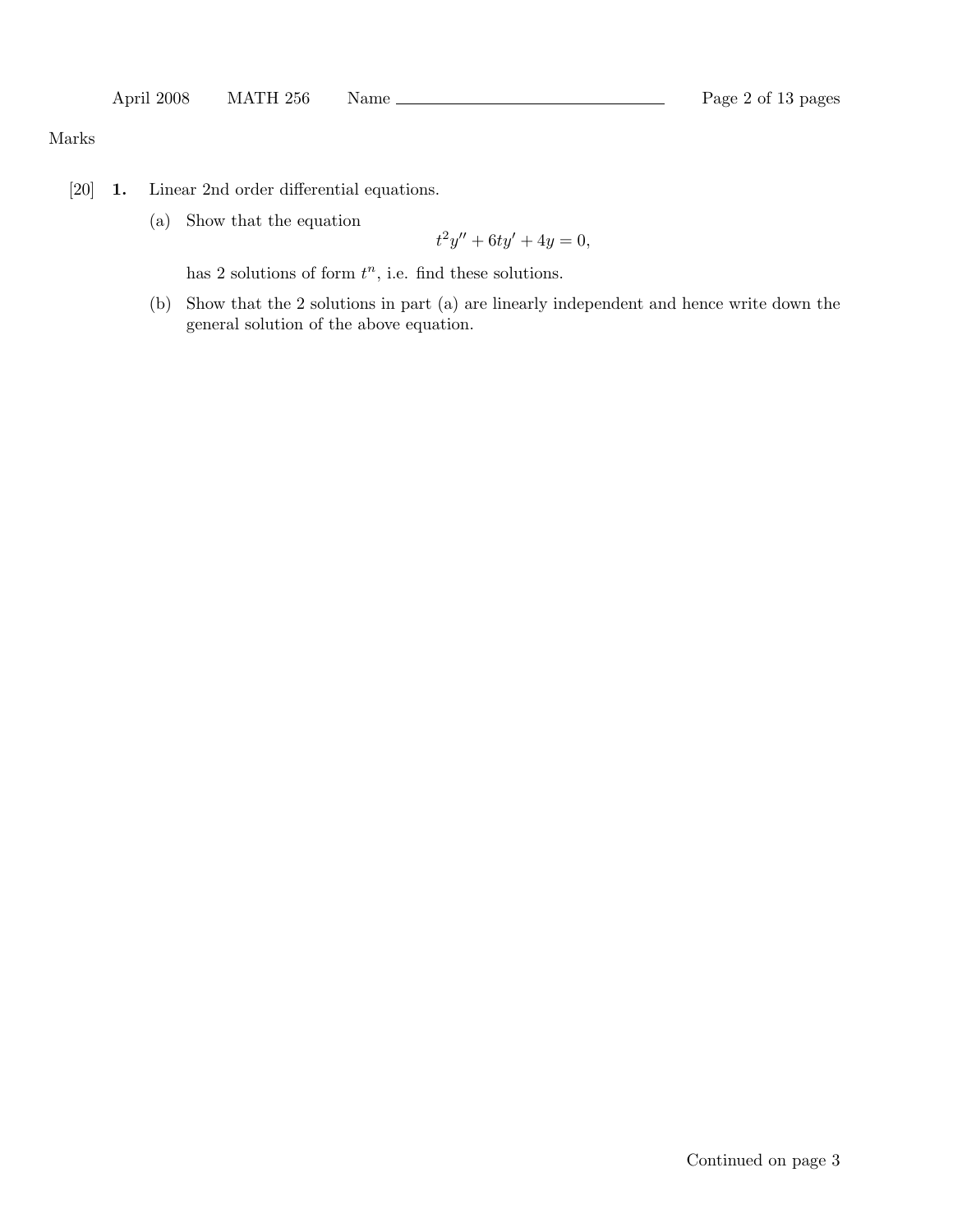(c) Find a particular solution to

$$
t^2y'' + 6ty' + 4y = 28t^3,
$$

and hence find the solution to this inhomogeneous problem that satisfies initial conditions  $y(1) = 1, y'(1) = 0.$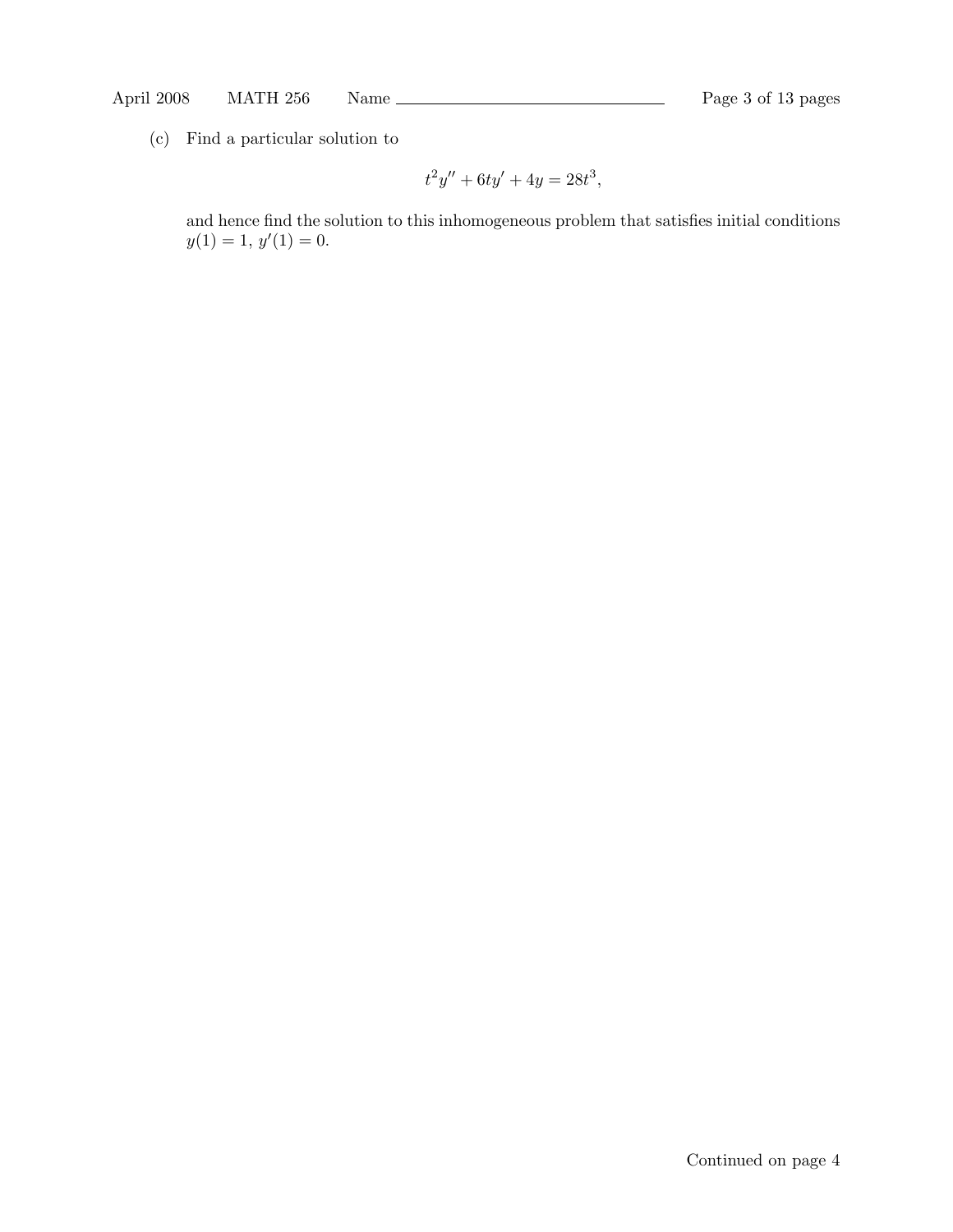April 2008 MATH 256 Name Rage 4 of 13 pages

[20] 2. Consider the equation:

$$
y'' + \beta y' + 2y = g(t)
$$

which models a damped forced oscillator for  $\beta > 0$ .

(a) Writing  $\mathbf{x} = (x_1, x_2)^T$  where  $x_1 = y$  and  $x_2 = y'$ , transform this equation into a 2 x 2 linear system:

$$
\mathbf{x}' = A\mathbf{x} + \mathbf{f},
$$

i.e. derive the expressions for the matrix  $A$  and vector function  $f$ .

(b) Assume that  $g(t) = 0$ . Find the general solution of the homogeneous system:

 $\mathbf{x}' = A\mathbf{x}$ 

(i) for  $\beta = 2$ ; (ii) for  $\beta = 3$ .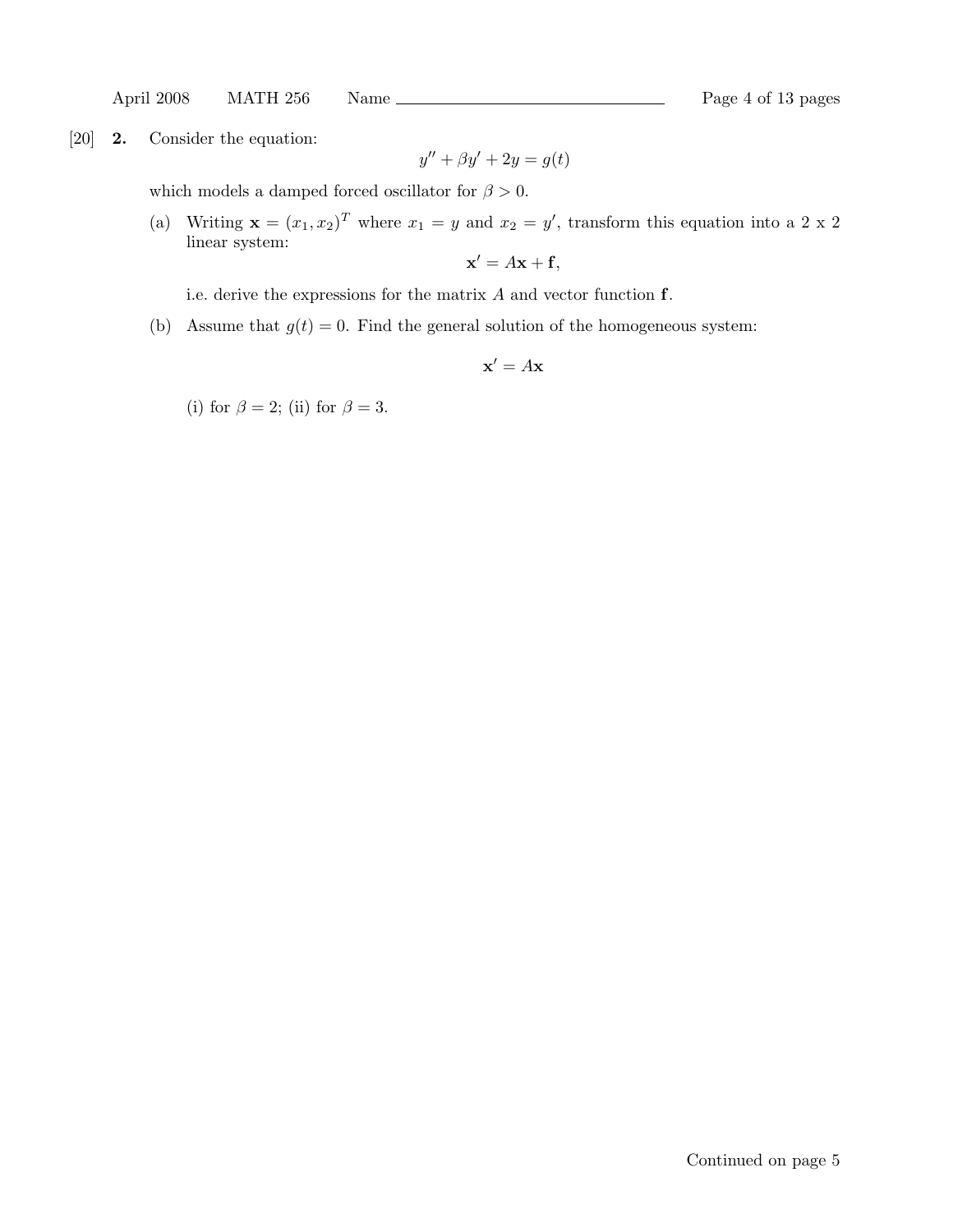- (c) Sketch the phase plane close to  $x = 0$  for the two above cases: (i)  $\beta = 2$ ; (ii)  $\beta = 3$ . At what value of  $\beta$  does the phase plane change between these two qualitatively different solutions?
- (d) For  $\beta = 2$  and assuming  $g(t) = e^{-t}$ , find the general solution of the inhomogeneous system:

$$
\mathbf{x}' = A\mathbf{x} + \mathbf{f}.
$$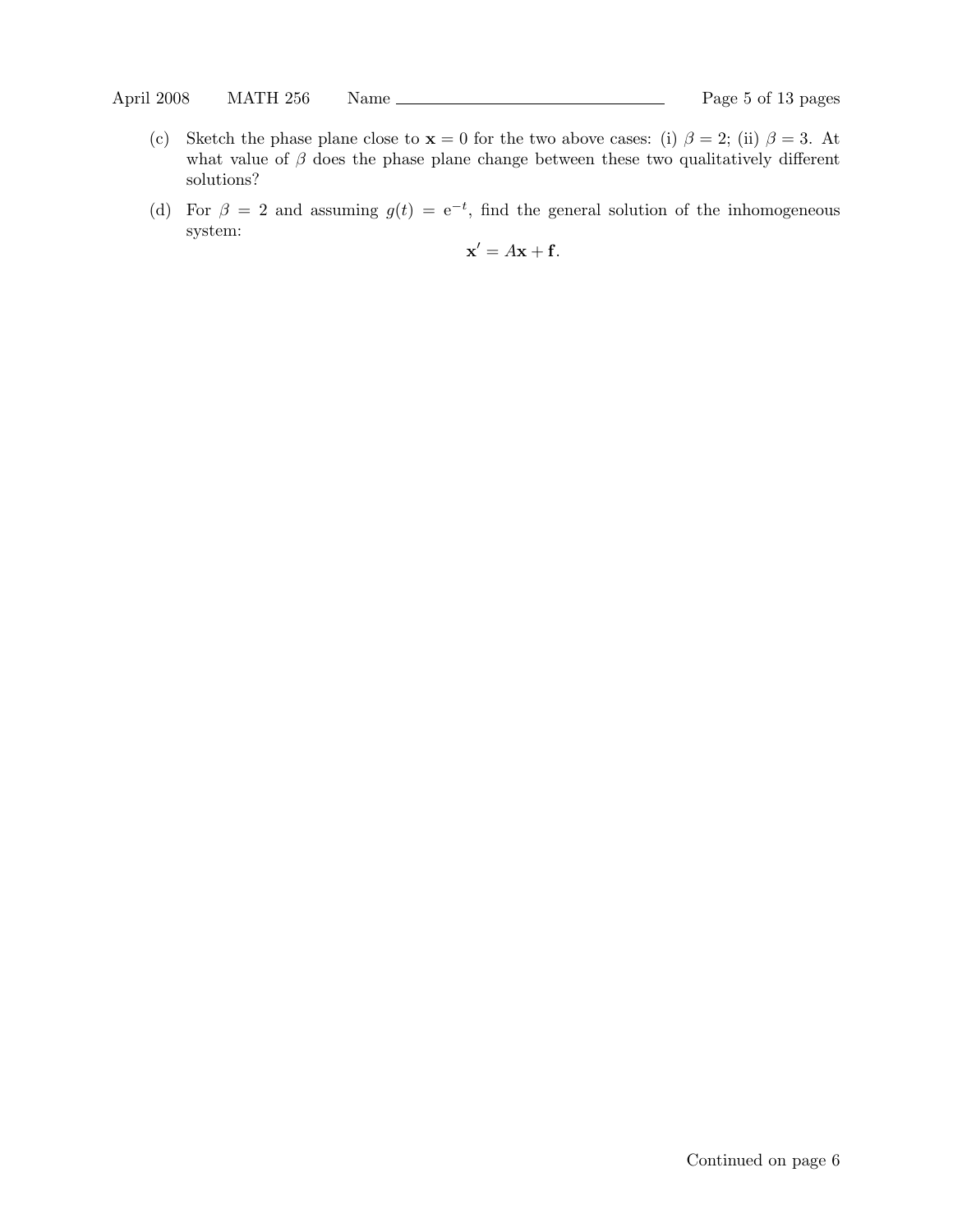[10] 3. Use Laplace transforms to solve the following initial value problem:

$$
y'' + y' + \frac{5}{4}y = t - u_2(t)(t - 2) - 2u_4(t), \qquad y(0) = y'(0) = 0.
$$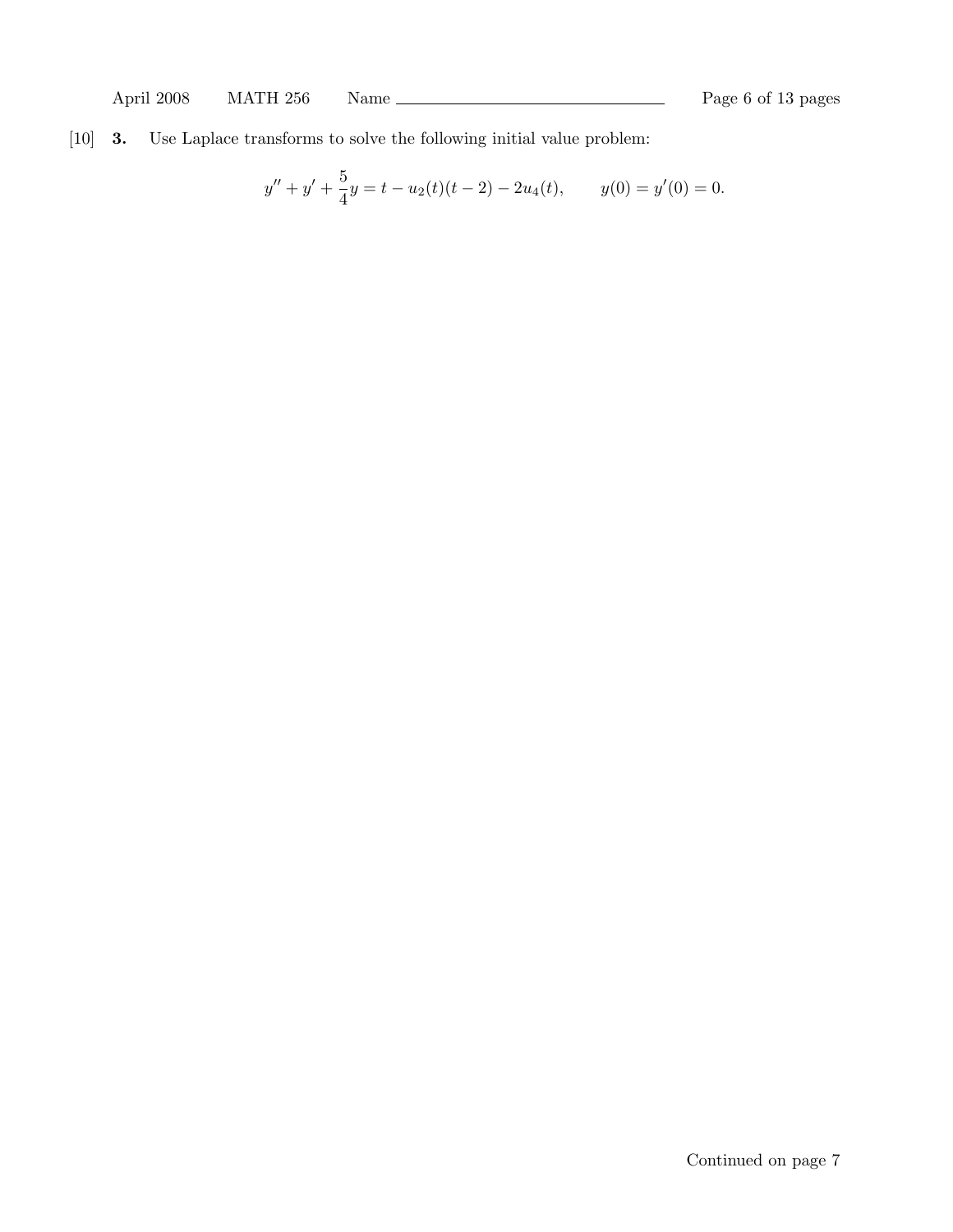[15] 4. The function  $f(x)$  is defined for  $x \in [0,1]$  by

$$
f(x) = -0.5(x^2 + x)
$$

- (a) Sketch the odd and even extensions of  $f(x)$  to the interval  $x \in [-1, 1]$ .
- (b) Find the Fourier cosine series for  $f(x)$ . To what value does the Fourier series converge to at  $x=1$ ?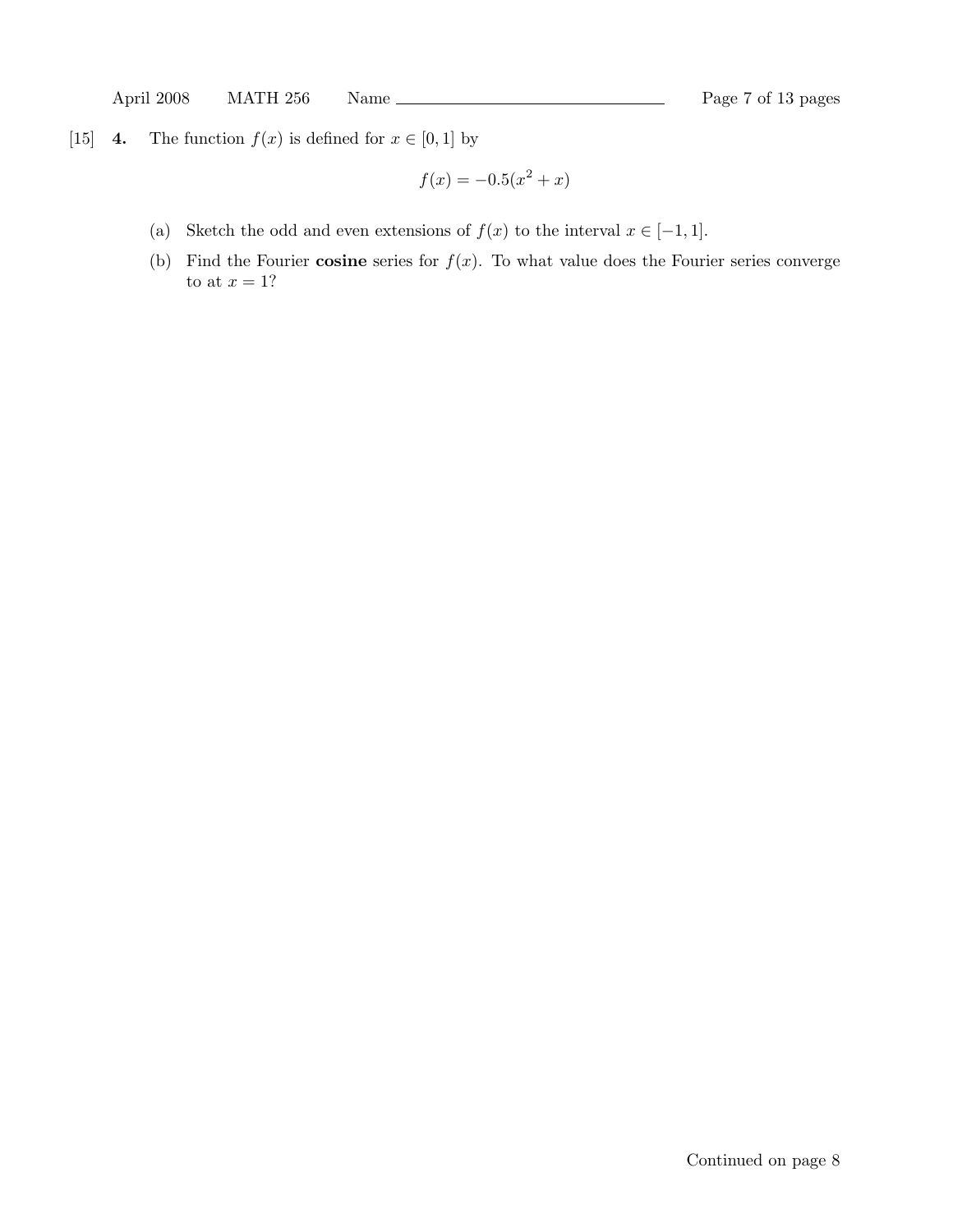(c) Find the Fourier sine series for  $f(x)$ . To what value does the Fourier series converge to at  $x = 1$ ?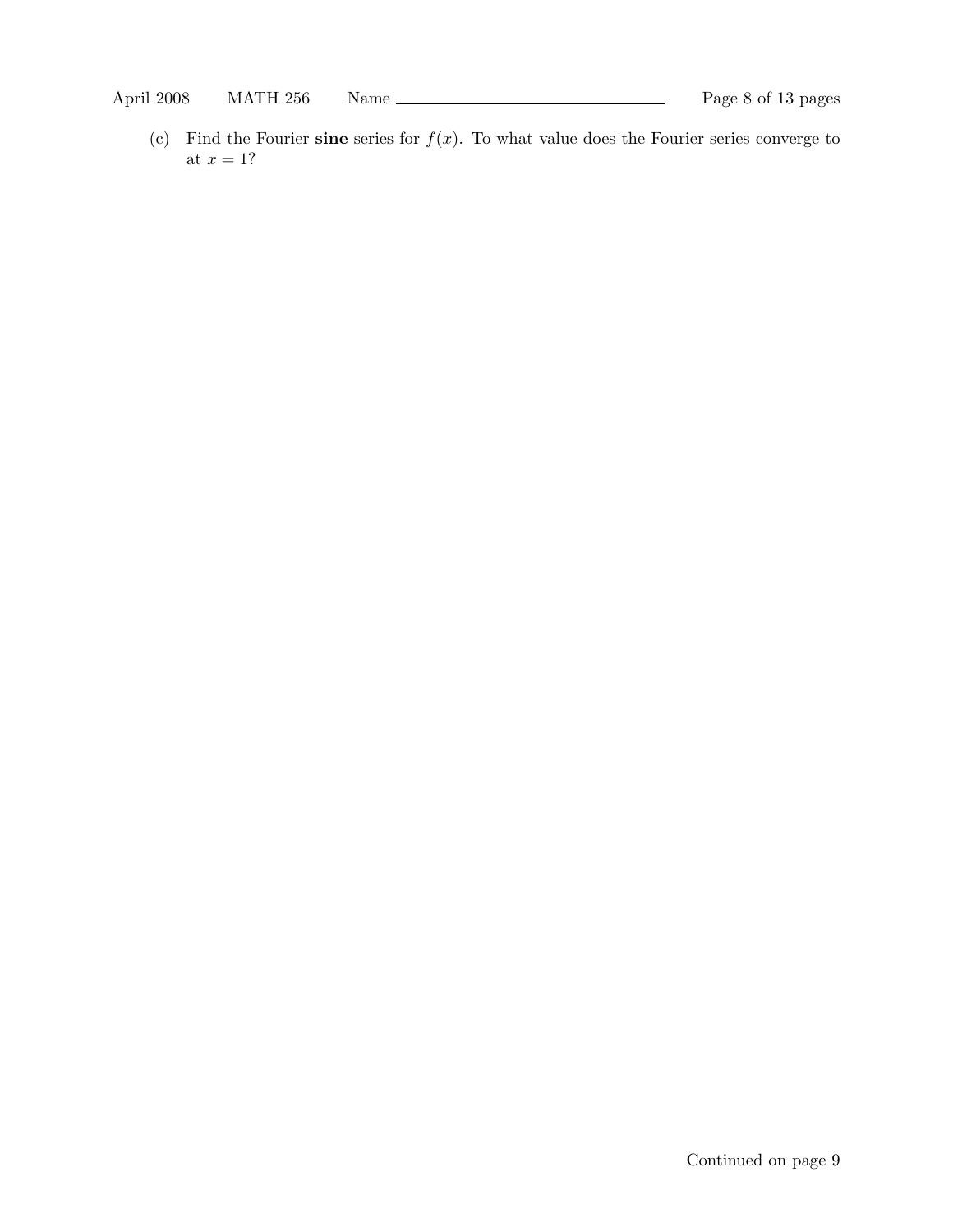[20] 5. Consider the the following IBVP

$$
u_t = u_{xx} - 1, \quad 0 < x < 1, \ t \ge 0,
$$

subject to the conditions:  $u(0, t) = 0$ ,  $u(1, t) = 1$ ,  $u(x, 0) = 0$ .

- (a) Writing  $u(x, t) = u_s(x) + v(x, t)$  state the problems that are satisfied by the steady state solution,  $u_s(x)$ , and the transient solution  $v(x, t)$ .
- (b) Find the steady state solution,  $u_s(x)$ .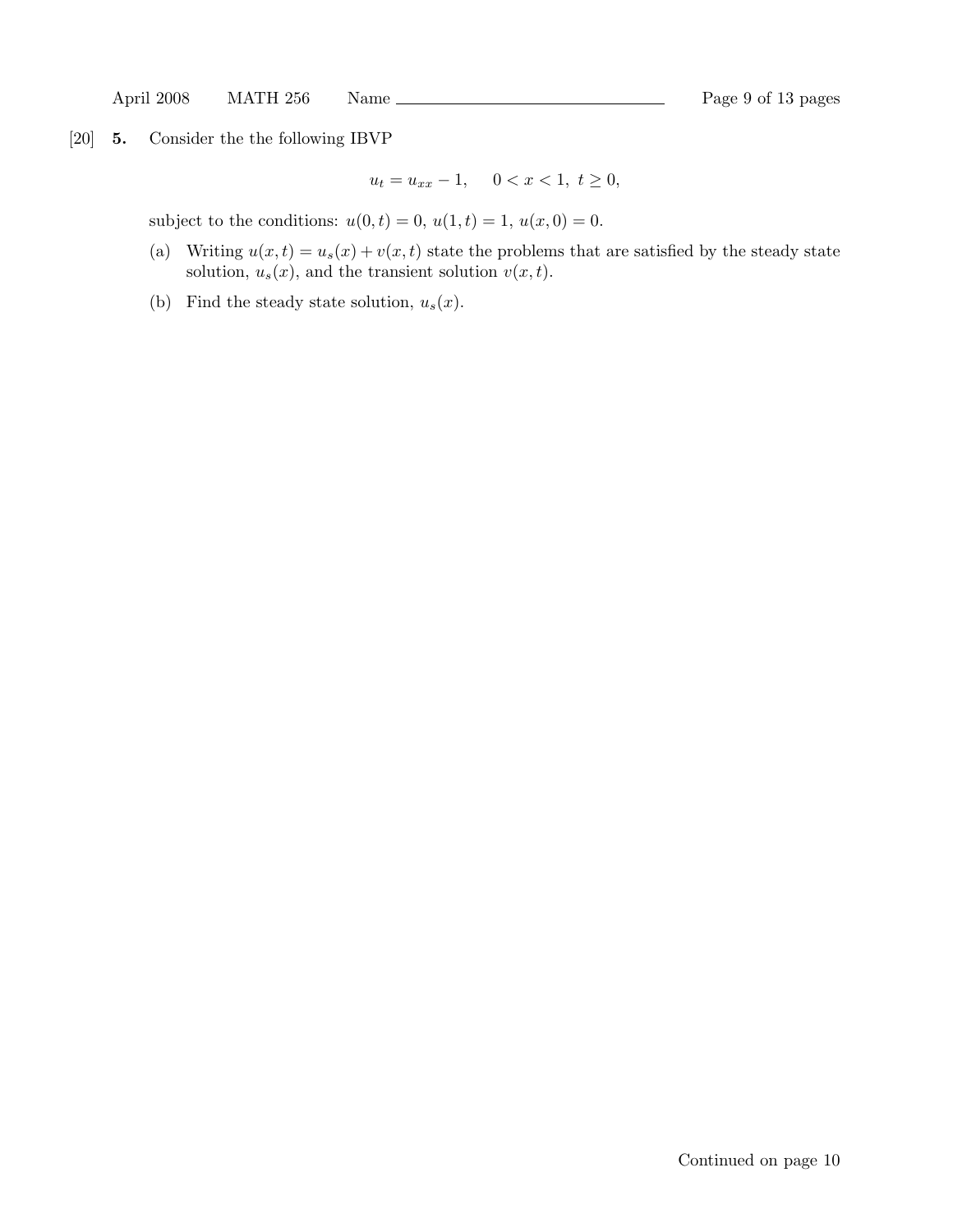(c) Find the transient solution,  $v(x, t)$  using separation of variables. **Hint:** you may save some time with the initial conditions by using the results from question 4.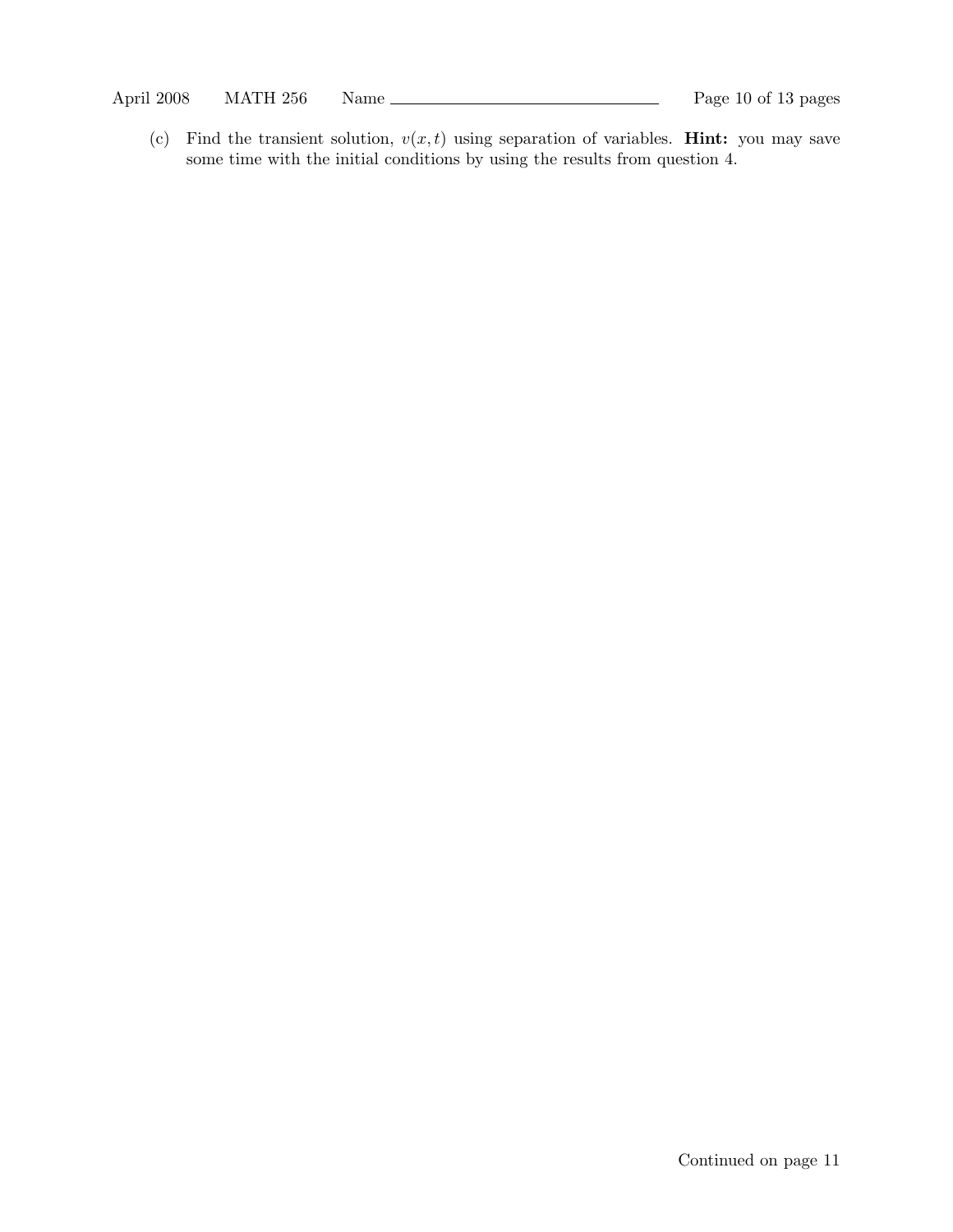(d) Using the 1st term in the series solution for  $v(x, t)$  estimate how long it takes for  $|v(x, t)|$ to decay to 1% of its initial size at  $x = 0.5$ .